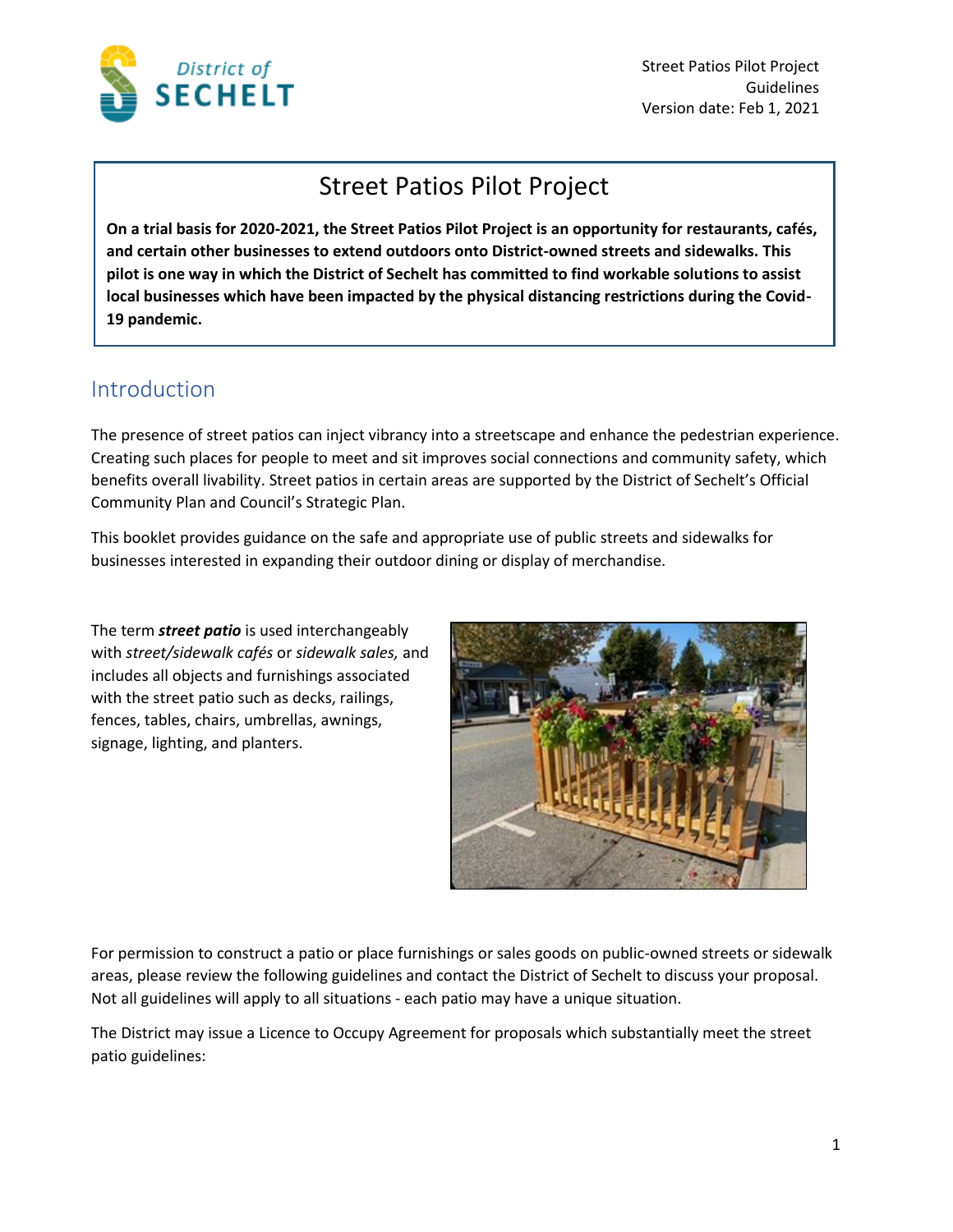

## Street Patio Guidelines

#### Guiding Principles

#### Street patios should

- Enhance the pedestrian experience along the street and contribute a feeling of vibrancy and activity to the area.
- Reinforce and respect the character of the surrounding streetscape, buildings and neighbourhood, and compliment the look of the business holding the patio licence.
- Allow for reasonable movement of people or vehicles in the area.
- Maintain a safe, secure, and comfortable environment for pedestrians in the area.
- Have an open appearance, i.e. not fully enclosed.
- Minimize noise issues, particularly at night.

#### Location

Locations for street patios will be considered

- Within the Downtown Sechelt Business Improvement Area, or within other commercial areas as determined suitable by the District.
- Only for the sidewalk area or parking stall fronting the business applying for the patio use, unless neighbouring business provides written consent. The District has a template letter for your use.

### Safety, Operations and Maintenance

Street patios must

- Be visible to passing traffic and maintain clear sightlines at intersections and crossings.
- Maintain a safe clearance from road traffic and parked cars.
- Not obstruct access for emergency vehicles, delivery vehicles where reasonable alternative exists, public utilities, service connections, or exits from buildings.
- Not impede roadway and curb drainage.
- Not adversely affect boulevard vegetation such as grass and tree, nor prevent District access and maintenance to hanging flower baskets or lamp poles.
- Be maintained at all times by the business holding the street patio license, including managing waste generated by the business, repairs, painting, cleaning, and hazards within and emanating from the licence area.
- Be designed such that decks, fences and railings are fixed in place and of significant strength, yet allow for easy removal within two working days. A patio deck may be approved if there is a need to level a steep incline (more than 5%) or to harmonize indoor and outdoor seating levels.
- Not have any parts, objects or furnishings overhanging or outside of the patio area.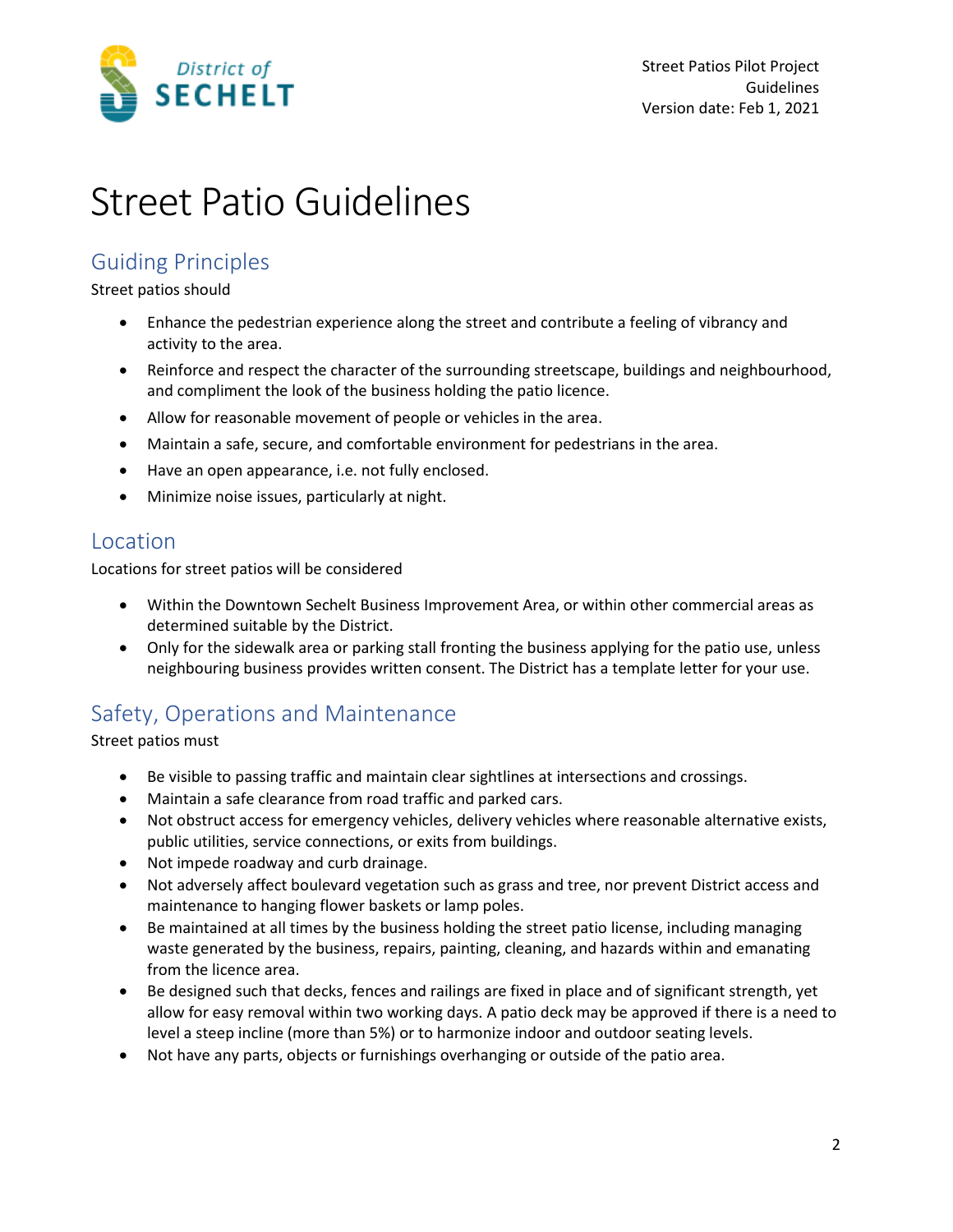

#### Accessibility and Passage

- Designs should be accessible for all ages and abilities.
- To allow pedestrian passage, maintain a minimum horizontal clearance of 1.5 m from the street patio to the nearest sidewalk obstruction, such as a tree, bike rack, signpost, utility or lamp pole, bench, portable sign, or bus shelter. A clearance greater than 1.5 m may be required in high pedestrian flow areas. Pedestrian passageways should remain as straight and clear as possible.
- Passageways for pedestrians must be on sidewalks or hardscaped surfaces only, for pedestrian safety and to avoid damage to grass, trees, and other landscaping.

#### Impacts to Neighbouring Areas, Trees and Boulevards

- Street patios shall not obstruct adjacent business entrances or exits.
- No liquids or cleaning products shall be dumped, allowed to flow or to drain into a tree well or District drains.
- No pesticide or fertilizer applications shall be applied to street trees or landscaping.

#### Furnishings

- Furnishings such as patio decking, tables, chairs, planters, low screens and accessories should be moveable, durable, manufactured for outdoor use and of a solid weight for stability.
- Use of locally produced materials is encouraged.

#### Weather Protection

- Awnings should be mounted on a removable wall bracket and be retractable.
- Weather protection, such as awnings, umbrellas or other similar solutions should be constructed of flame-resistant and fade-resistant canvas.

### Lighting and Signage

- Lighting levels should be low and directed into the street patio area rather than out towards the street or onto adjacent properties.
- No signage or third-party advertising is permitted, other than for the business operating the street patio.
- Street patio signage should be attached to the railings or patio furnishings, unobtrusive and maximum of .5m X .5m in size.

#### **Heating**

- Heaters must not be placed within the dripline and/or closer than 2 m from any part of adjacent street trees.
- The visual impact of heating devices/ systems should be considered and arranged to be as unobtrusive as possible.
- All outdoor heating devices must conform to safety standards established by the Canadian Standards Association (CSA) and certified by Underwriters' Laboratories of Canada, as necessary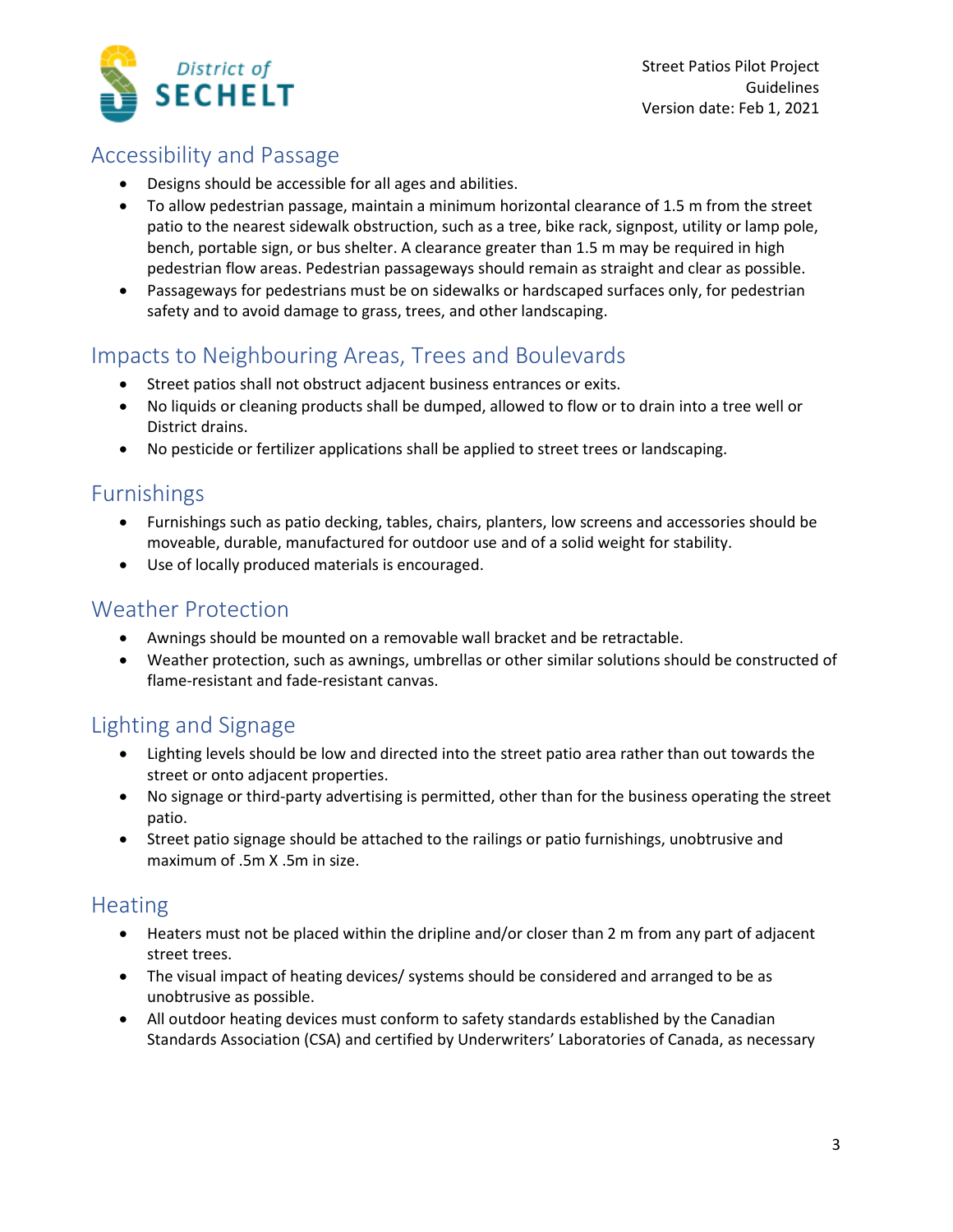

### Use of Adjacent Parking Stall

Cafés or restaurants may apply to the District to use an adjacent parking stall for a street patio. In these cases, the following guidelines apply in addition to the guidelines above.

A parking stall street patio must:

- Provide an adequate buffer between the outer edge of the patio and adjacent travel lane and should not extend more than 2.5 m from the curb into the street.
- Have railings that are a minimum of 1.07 m in height from curb elevation on all sides that are exposed to the street with reflectors for visibility to traffic.
- Only be located where permanent parking or loading is permitted. The patio must not occupy a lane used by moving traffic at any time.
- Provide adequate space to allow vehicle access to adjacent parking stalls.
- Not be located on a street exceeding a running slope of 5%.